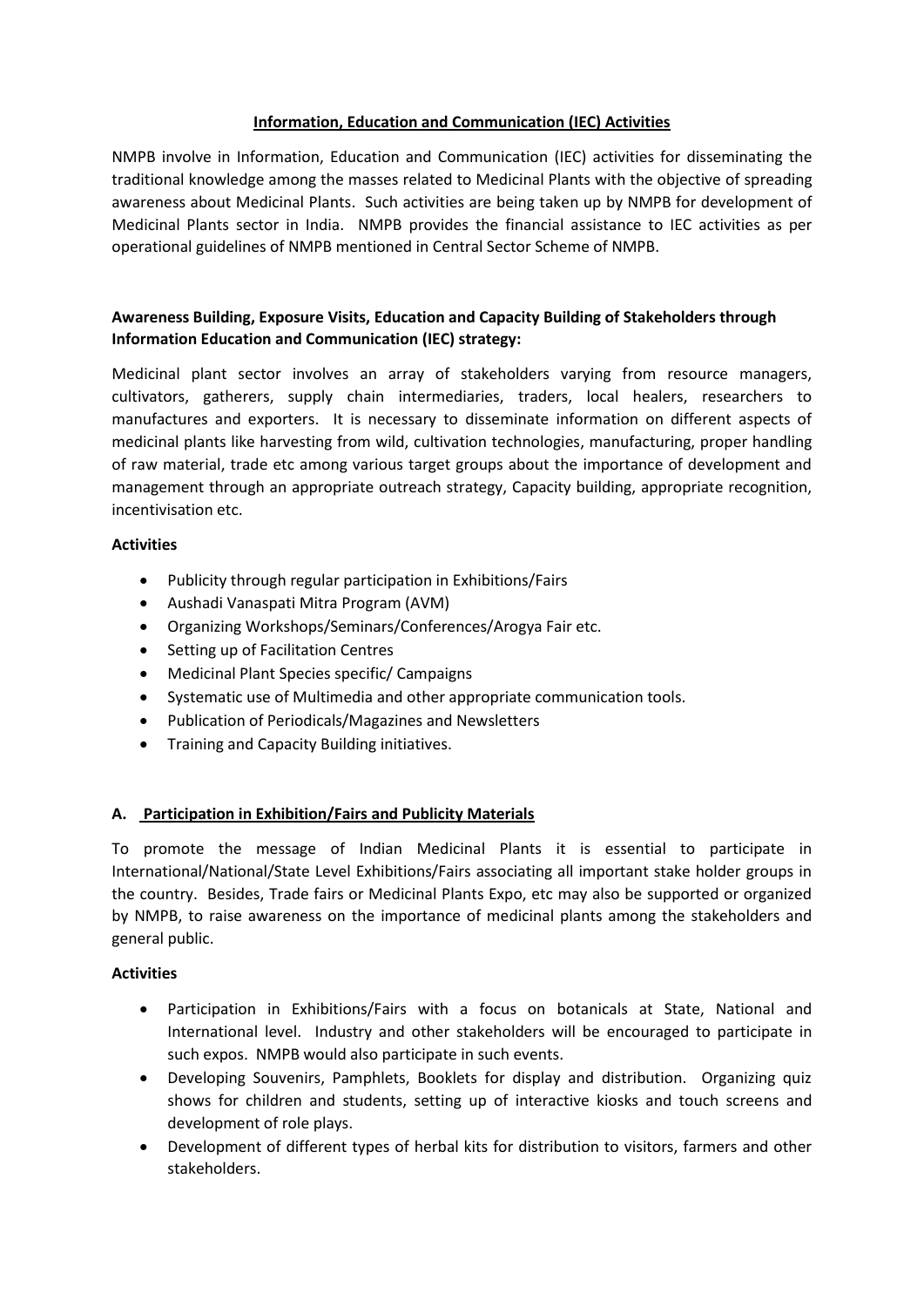Launching mobile exhibitions or Aushadi Chetna Yatra for spreading the message of medicinal plants through role plays, audio visuals, expert advice on conservation, cultivation, uses etc. of medicinal plants.

# **Eligibility**

NMPB, SMPB, Industry, R&D Institutions/ Universities, Government Organizations including Govt. aided Institutions, Non-government Organizations/ Voluntary organizations etc.

## **Pattern of Assistance**

Expenditure incurred by the organizations for participation in fairs etc would be reimbursed subject to prior permission being obtained from NMPB for participation by the concerned organization. Reimbursable items of expenditure would include, hire charges, stall fabrication, developing publicity material, travel and accommodation. Total financial implication for such participation per event will be Rs. 1.00 Lakh for state level, Rs. 2.00 Lakhs for National level and Rs. 3.00 Lakhs for international level. For private organizations including Industry, the cost would be limited to 50% of the above or the actual expenditure whichever is less (which includes Travel, Accommodation, hire charges, stall fabrication, publicity, etc) will be reimbursed. The other activities will be in project mode.

## **Submission of Proposals**

Participation in fairs/ exhibitions being time bound need to be examined as and when the proposals are received. Often, by the time the proposals go through the process of screening by PSC and approval by SFC the dates for the events are over. Hence, the CEO, NMPB will be authorized to approve expenditure on such activities subject to a limit of Rs. 30 lakhs per annum. All those proposals will be put up to PSC post-facto.

Eligible Organizations can apply to NMPB in the relevant proformas as at **Annexure.**

# **B. Aushadhi Vanaspati Mitra Program (AVM)**

This aims at recognizing initiatives of individuals/ community/ institutions involved in conservation/cultivation, post-harvest management, R&D, marketing etc of MAPs. These should be exemplary and successful initiatives which are creative, sustainable and have helped in improving medicinal plant raw material availability.

### **Eligibility**

SMPB or any other appropriate state level organization recommended by the concerned SMPB will organize such program of Aushadhi Vanaspati Mitra Program of the concerned state.

### **Norms of Assistance**

A total of Rs. 2.00 lakhs will be provided to each state per year, towards meeting the expenditure for three cash awards (not exceeding Rs. 65,000/- put together) and for organization of the event and other logistics. The States may, if they so desire vary the amounts and number of awards depending on the ground realities.

### **Submission of Proposals**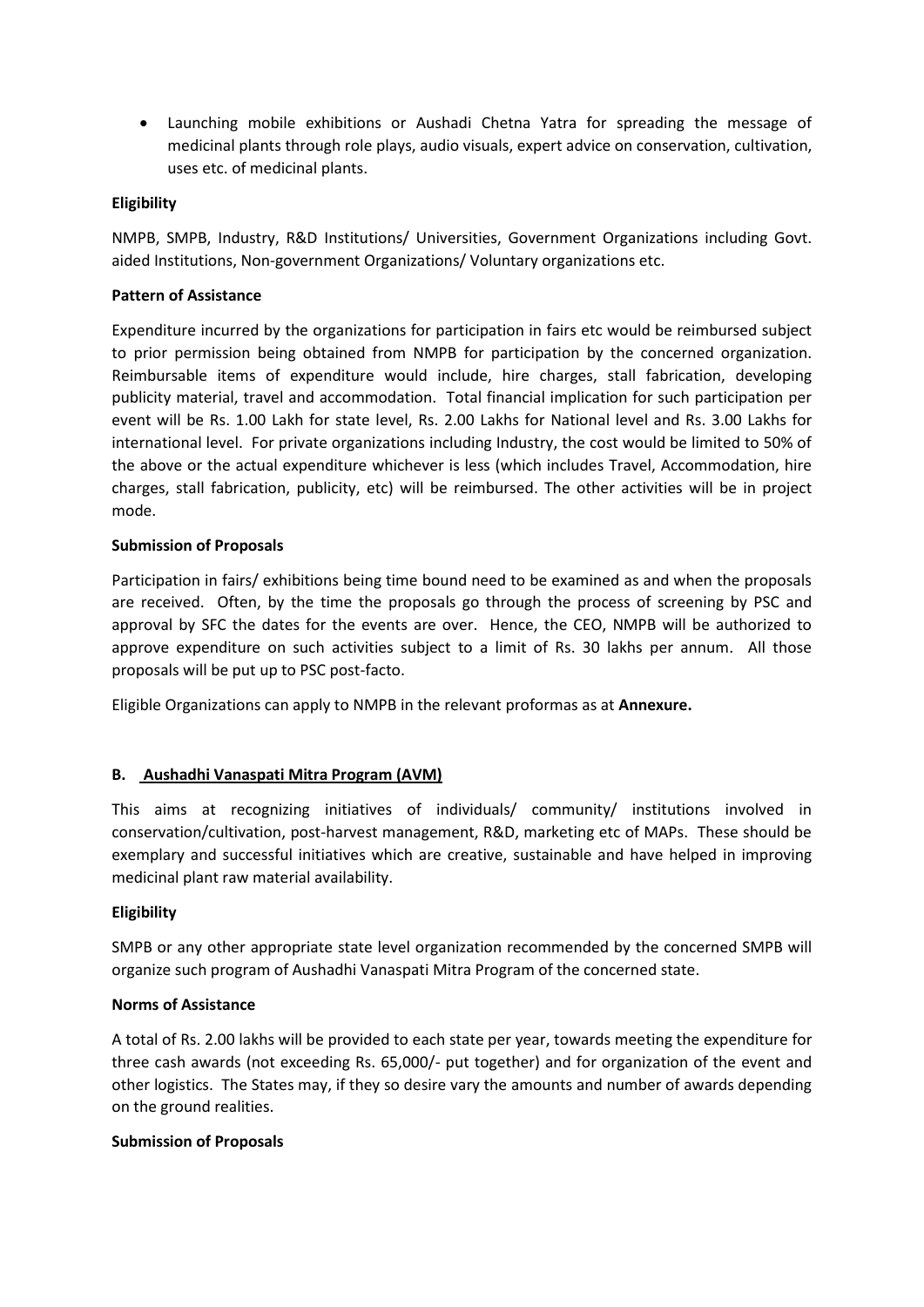SMPBs can apply to NMPB in project mode where the proposal will go through scrutiny by the Project Screening Committee (PSC) before approval by Standing Finance Committee (SFC).

# **C. Organization of Work Shops/ Seminars/ Conferences and participation in AROGYA Fairs**

The department of AYUSH organizes Arogya fairs from time to time in different states of the country. NMPB is required to set up stalls and display material in such fairs for which there is a need of a dedicated agency who would not only install Arogya stall but also engage in similar work in other such fairs, buyer/seller meets etc. The agency will be selected as per GFR.

Participation in fairs workshops/ Seminars is also a time bound activity and will be considered by the CEO subject to the overall limit of Rs. 30 lakhs as detailed under para 4.4.1

### **Objectives**

Provide a platform for dissemination of the latest information on Medicinal plants to various stakeholders

### **Activities**

Organizing Seminar/Workshop/Conferences/Exhibition/Arogya Fairs at district, regional, state, national and international level for promotion and awareness of medicinal plants.

#### **Eligibility**

- Central and State Government organizations.
- Recognized academic/Research/Educational institutions including Government Aided Colleges.
- Registered professional and other philanthropic organizations working on non-profit basis.
- Registered Non-Government Organizations (NGO)/Voluntary Organizations/Trusts with infrastructure and experience in the field of medicinal plants.

#### **Norms of Assistance**

The financial assistance would be limited to Rs. 1.00 Lakh for organizing district level event, Rs. 2.00 lakh for State, Rs. 3.00 Lakhs for regional level, Rs. 5.00 Lakhs for National level and Rs. 10.00 Lakhs for international level event.

### **Submission of Proposals**

Eligible Organization can apply to NMPB in the relevant proforma as at **Annexure** where the proposal will go through scrutiny by the Project Screening Committee (PSC) before approval by Standing Finance Committee (SFC).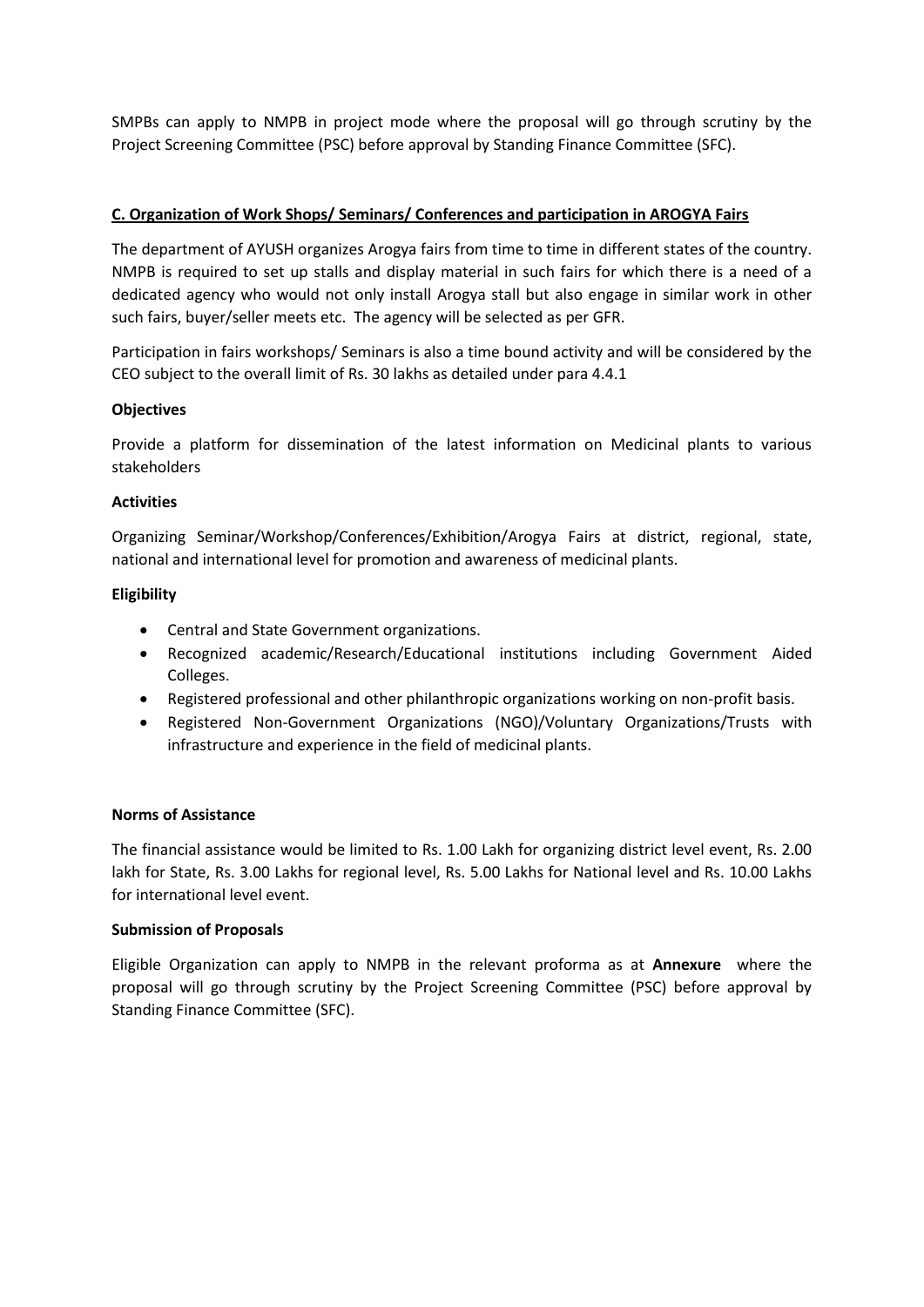# **C. Publication of Periodicals/ Magazines and Newsletters**

NMPB can undertake publication of books, periodicals etc through credible organizations which have proven competence in the field.

### **Activities**

- Publication of books on different aspects of medicinal plants.
- Publication of newsletters through outsourcing.
- Subscription/ purchase of national and international magazines/ journal/ periodicals on importance of medicinal and aromatic plants with medicinal value.
- Newspaper/ media advertisements on medicinal plants as and when required.

## **Eligibility**

Proposals will be considered from organizations which have proven competence in the field concerned.

## **Norms of Assistance**

100% assistance will be provided in project mode.

## **Submission of Proposals**

Eligible Organizations can apply to NMPB where the proposal will go through scrutiny by the Project Screening Committee (PSC) before being considered for approval by Standing Finance Committee (SFC).

# **D. Training and Capacity Building**

Training plays an important role in spreading best practices on conservation, cultivation, good agricultural practices, good field collection practices, post-harvest management, marketing etc. Trainings will be provided to various stakeholders like cultivators, conservationists, traders, supply chain intermediaries, policy makers and end users.

### **Activities**

- To organise training programmes for capacity building of stakeholders on medicinal plants (including cultivation, conservation, GAPs, GFCPs, GMPs, Storage, PHM and Market Information).
- Demonstration of technologies developed by Institutions at farmers field/ conservation areas and natural habitats.

# **Eligibility**

- Central and State Government organizations.
- Recognized Research/ Academic/ Educational institutions
- Registered professional and other philanthropic organizations working on non-profit basis.
- Registered Non-Government Organizations (NGO)/Voluntary Organizations/ Trusts with infrastructure and specific experience in the field of medicinal plants